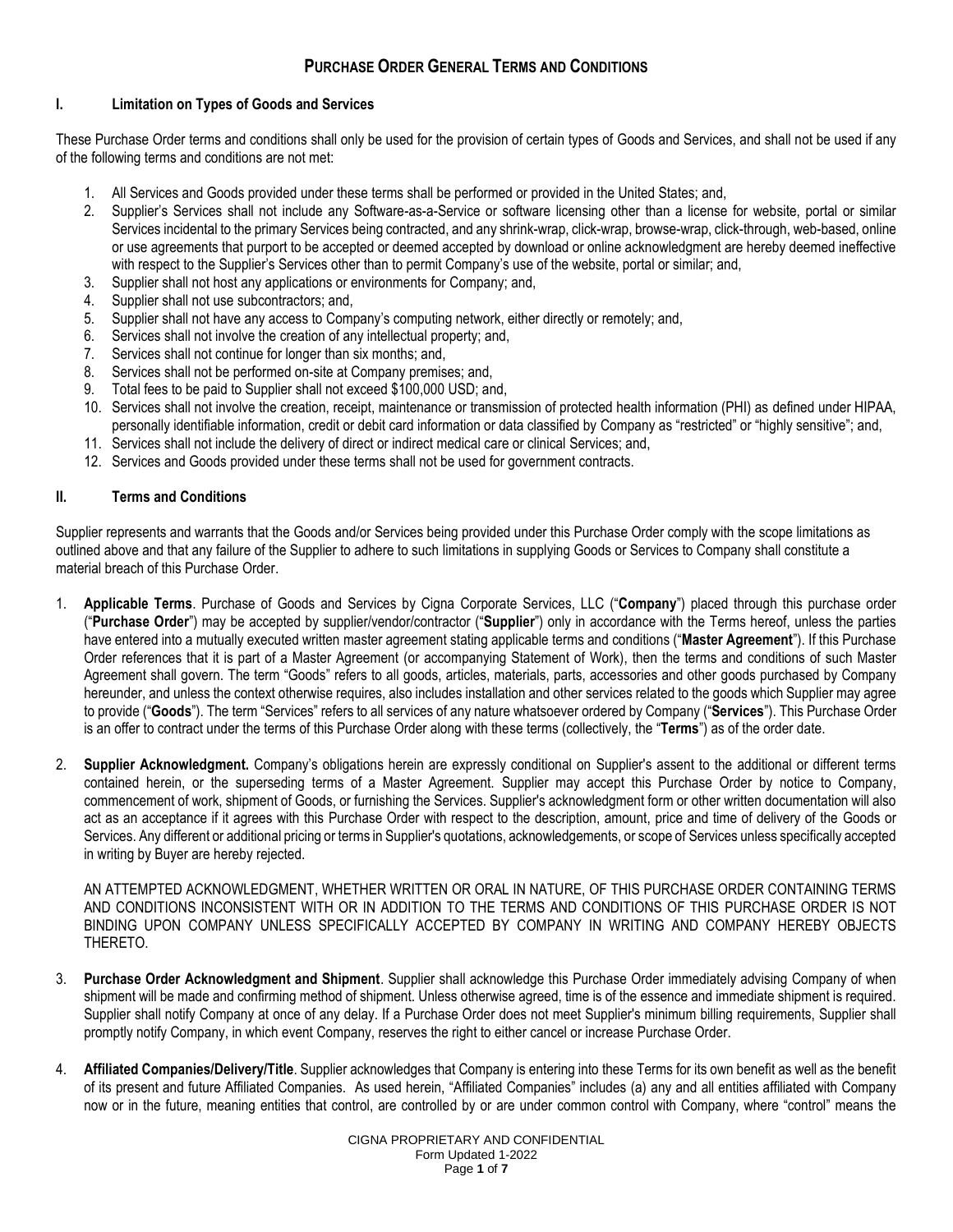possession, directly or indirectly, of the power to direct or cause the direction of the management or policies of such entity, whether through the ownership of voting securities or other ownership interests, by contract, or otherwise, and (b) such other entities that Company designates to Supplier from time to time, including joint ventures or similar arrangements of or including Company or any of its affiliated companies ((a) and (b) collectively, each an "**Affiliated Company**"). For the avoidance of doubt, under this Section, Company may designate an unrelated third party entity not under common control with Company as an "Affiliated Company" eligible to receive Goods or Services from Supplier under this Purchase Order. All references to Company hereunder shall be construed to include receipt and use of the Services and Goods by Affiliated Companies, at Company's option and at no additional charge. Each Affiliated Company receiving or using the Services or Goods, or otherwise providing Supplier with access to its premises, information systems, or Confidential Information (as defined below) is and shall be a third party beneficiary of these Terms, with full right to enforce these Terms as though a signatory hereto, and all rights, remedies, and protections afforded to Company under these Terms are intended and shall be deemed to extend to such Affiliated Companies. Additionally, Company shall be entitled to enforce the terms of these Terms on behalf of any such Affiliated Company. Supplier will package and handle Goods so as to protect them from loss or damage and in accordance with good commercial practices. Supplier will mark Company's order numbers on all packages, bills of lading and shipping orders and will include in each package a packing slip describing the Goods and quantities contained in such package. Supplier will deliver the Goods as specified in these terms or otherwise as directed by Company. Supplier will not deliver in advance of schedule or make partial delivery unless authorized by Company in writing. Supplier will promptly notify Company if Supplier's timely performance under these terms is delayed or likely to be delayed. Any acknowledgement by Company of such notice does not constitute a waiver of Company's rights under these Terms. Supplier will be responsible for all packaging, storage, shipping and delivery charges, including customs, duties, costs, taxes and insurance. Title to, and risk of loss of, the Goods will pass to Company upon completion of delivery.

5. **Inspection**. Company may inspect the Goods at the site of manufacture or after delivery. Such inspection does not constitute acceptance of the Goods or a waiver of any of Company's rights under these terms. Nothing contained in these terms will relieve Supplier of its obligations to test, inspect and control the quality of the Goods delivered to Company.

# 6. **Acceptance**.

- a. **Goods**. Company may at any time after completion of delivery reject the Goods (in whole or in part) that are defective, do not conform to these terms, are not in full accordance with Company's instructions, specifications, drawings, designs, including Goods delivered before/after the delivery date specified in the Purchase Order and Goods supplied in excess of quantities ordered. At Company's option, Company may (a) return such defective or non-conforming Goods to Supplier for refund, credit or replacement or (b) require Supplier to repair such defective or non-conforming Goods. Alternatively, Company may accept the defective or non-conforming Goods conditioned upon Supplier providing a refund or credit in an amount Company reasonably determines to represent the diminished value of such defective or non-conforming Goods. If Supplier fails to cooperate with Company in a timely manner, Company may also replace any defective or non-conforming Goods from any other source and Supplier will reimburse Company for any incremental costs incurred by Company in connection with making such replacement. Such Company's remedies are in addition to any and all other remedies that may be available to Company at law or in equity. Company's count as to the quantity of the Goods delivered will be final and conclusive on all shipments that are not accompanied by a packing slip describing the Goods and the quantities delivered.
- b. **Services**. Should Supplier fail to provide Services up to Company's standards, Supplier shall reperform said Services or reimburse Company its costs in acquiring adequate replacement Services from a third party, in Company's sole option. Such Company's remedies are in addition to any and all other remedies that may be available to Company at law or in equity.
- 7. **Return of Rejected Goods**. Company will hold any Goods rejected at Supplier's expense, including storage charges, while awaiting Supplier's return shipping instructions. Supplier will be responsible for all return shipping and delivery charges incurred by Company.
- 8. **Changes**. Company may at any time, by written notice, make changes in: (i) drawings, designs, or specifications, (where the Goods to be furnished are to be specially manufactured for Company in accordance therewith); (ii) method of shipment or packing; and (iii) time or place of delivery. If any such changes cause an increase or decrease in the cost of, or time required for, performance of this Purchase Order, Supplier shall advise Company of such increase or decrease. Company shall in turn advise Supplier if it agrees that an adjustment will be made in the price or delivery schedule, or both.
- 9. **Time is of the Essence**. Time is of the essence for the delivery of Goods and performance of Services in this Purchase Order.
- 10. **Prices; Taxes**. Supplier represents and warrants that the prices for the Goods and Services are not less favorable than those extended to any other customer during the same timeframe for the same or similar Goods or Services in similar quantities under the same or substantially equivalent terms and conditions. Unless otherwise specified in these terms, the price for Goods and Services include all applicable taxes, duties and other charges, including shipping and delivery charges, and Company will not be responsible for any amount above the total amounts stated in the Purchase Order. To the extent Supplier is required to collect sales, use, or other like taxes imposed by any federal, state or local governmental taxing authority based upon or measured by the prices charged for the Goods or Services, Supplier will separately state the amount of such taxes due on its invoices to Company and identify the applicable governmental taxing authority. Supplier will be responsible for all other

CIGNA PROPRIETARY AND CONFIDENTIAL Form Updated 1-2022 Page **2** of **7**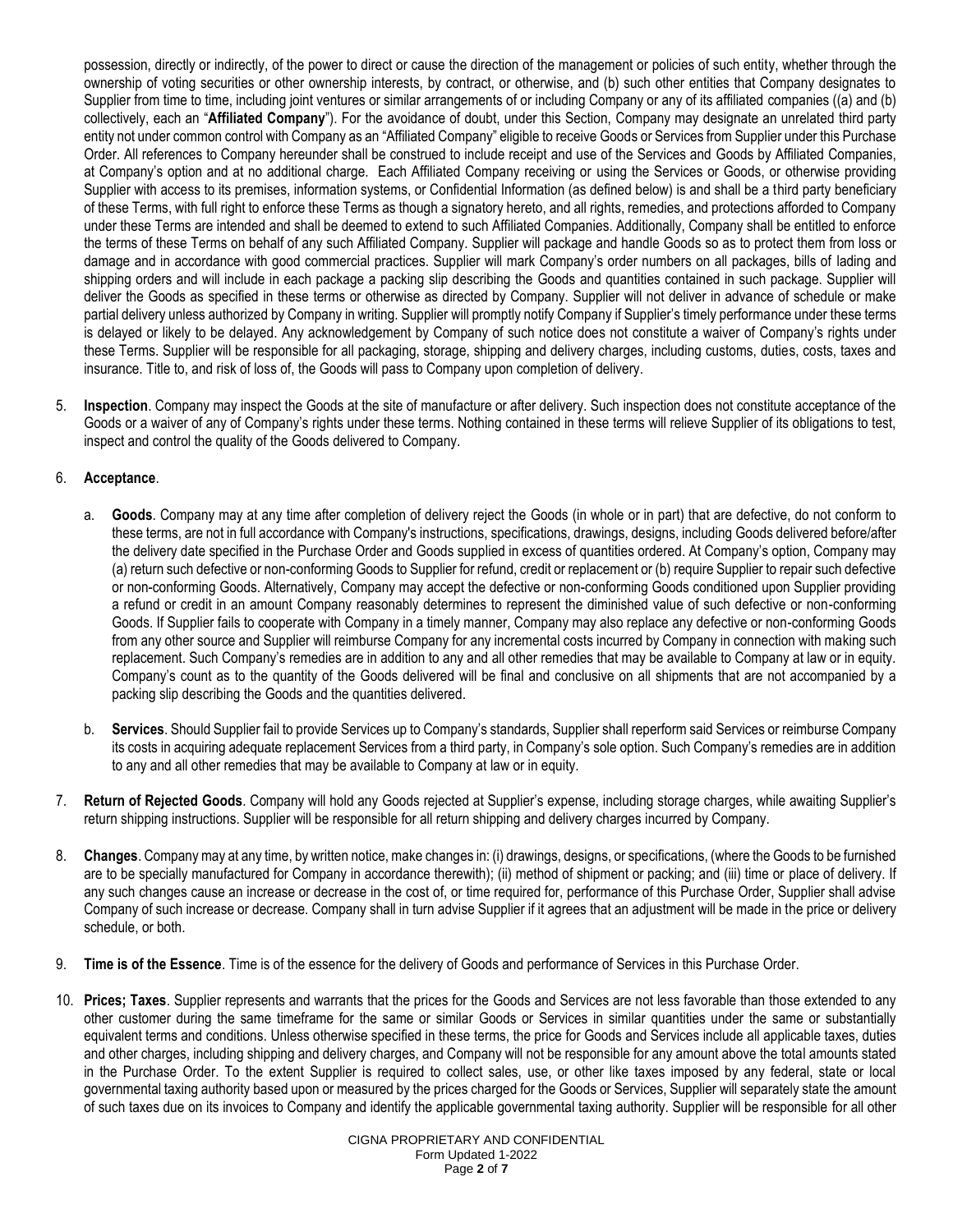taxes not specified above, including taxes based upon its own income and any taxes or amounts in lieu thereof. Company and Supplier will cooperate with each other to accurately determine Company's tax liability and to minimize such tax liability to the extent legally permissible. Supplier will cooperate with Company in pursuing refund claims, including any related litigation or administrative procedures. In the event that the appropriate tax authority determines that all or a portion of the taxes collected from Company is not due, Supplier will, after good faith consideration of Company's preference and applicable laws, either (a) promptly remit to Company an amount equal to any refund, credit or offset received or (b) assign its right to a refund, credit or offset to Company.

# 11. **Invoicing; Payment**.

- a. **Goods**. Supplier will submit detailed invoices for the amounts due under the Purchase Order upon completion of delivery. Any undisputed and properly prepared invoices will be due and payable within 90 days after Company's receipt and approval.
- b. **Services**. Supplier will provide the Services described in the Purchase Order. Company will pay Supplier the fee set forth in the Purchase Order provided that the Services are satisfactorily performed and completed as determined by Company in its sole discretion. For Services provided on a time and materials basis, if applicable, Company shall pay Supplier in accordance with the hourly rates set forth in the attached rate card. Company will reimburse Supplier for its actual, reasonable out-of-pocket expenses only if specified herein, authorized in writing and consistent with Company's "Non-Employee Travel and Related Expenses Policy" made available at <http://www.cigna.com/suppliercommunity/non-employee-travel-and-related-expenses.html> (as may be updated from time to time). Supplier agrees that it will not be entitled to any additional compensation or perform any other Services unless Supplier has received prior written authorization from Company. Supplier will submit detailed invoices for the fees and any reimbursable expenses. Any undisputed fees and expenses will be due and payable within 90 days after Company's receipt and approval.
- c. **For Goods and Services**. Payment for Goods and Services does not constitute acceptance of such Goods and Services or a waiver of any of Company's rights under these terms. Company will not pay invoices issued more than six months after delivery of Goods or the fees or reimbursable expenses for Services have been incurred. Company reserves the right to offset against payments due Supplier any amounts owed by Supplier to Company. In the event of a fee dispute, Company will pay any undisputed amounts to Supplier and unless otherwise requested by Company, Supplier will continue to perform the Services. The parties will cooperate in good faith to resolve any such fee dispute.

#### 12. **Representations and Warranties**

## a. **Warranty for Goods and Services**

- i. **Goods**. Supplier represents and warrants that the Goods provided (a) conform to these terms and all applicable samples, drawings, standards, specifications, performance criteria and other documentation of such Goods, (b) are of first class quality and free from defects in material and workmanship, (c) are safe, merchantable, and fit for the purposes for which they are intended, (d) are properly contained, packaged, marked and labeled, (e) are not subject to any liens, encumbrances, security interests or other third party claims and, (f) do not infringe upon or misappropriate the intellectual property of any third party. Supplier hereby assigns to Company any manufacturers' warranties on the Goods to be provided under the Purchase Order.
- ii. **Services**. Supplier represents and warrants that it will perform the Services in a good, professional and workmanlike manner, using that degree of skill and care as would a prudent supplier performing similar Services under similar circumstances and in compliance with all applicable laws and regulations (including but not limited to safety and health standards and U.S. Department of Labor regulations dealing with equal employment opportunity obligations of government contractors and subcontractors). Supplier further represents and warrants that it is either the owner of or has obtained the license rights and authorizations as necessary to provide the Services.
- b. **Compliance with Laws**. Supplier further represents and warrants that it will comply with all applicable federal, state, local and other laws, rules and regulations, ordinances, decrees, orders, codes and requirements ("Laws") that relate to the Goods or Services provided under the Purchase Order, including obtaining all licenses or permits that may be required in connection with its obligations under the Purchase Order. Without limiting the previous sentence, Supplier represents and warrants that it will comply with, and require its subcontractors used to provide Goods or Services in the Purchase Order (if any) to comply with, as applicable, the following:"
	- i. **Equal Opportunity/Affirmative Action**. As used in this section, Supplier is referred to as "contractor" and any of its subcontractors are referred to as "subcontractor." **This contractor and subcontractor shall abide by the requirements of 41 CFR §§ 60-1.4(a), 60- 300.5(a) and 60-741.5(a). These regulations prohibit discrimination against qualified individuals based on their status as protected veterans or individuals with disabilities, and prohibit discrimination against all individuals based on their race, color, religion, sex, sexual orientation, gender identity or national origin. Moreover, these regulations require that covered**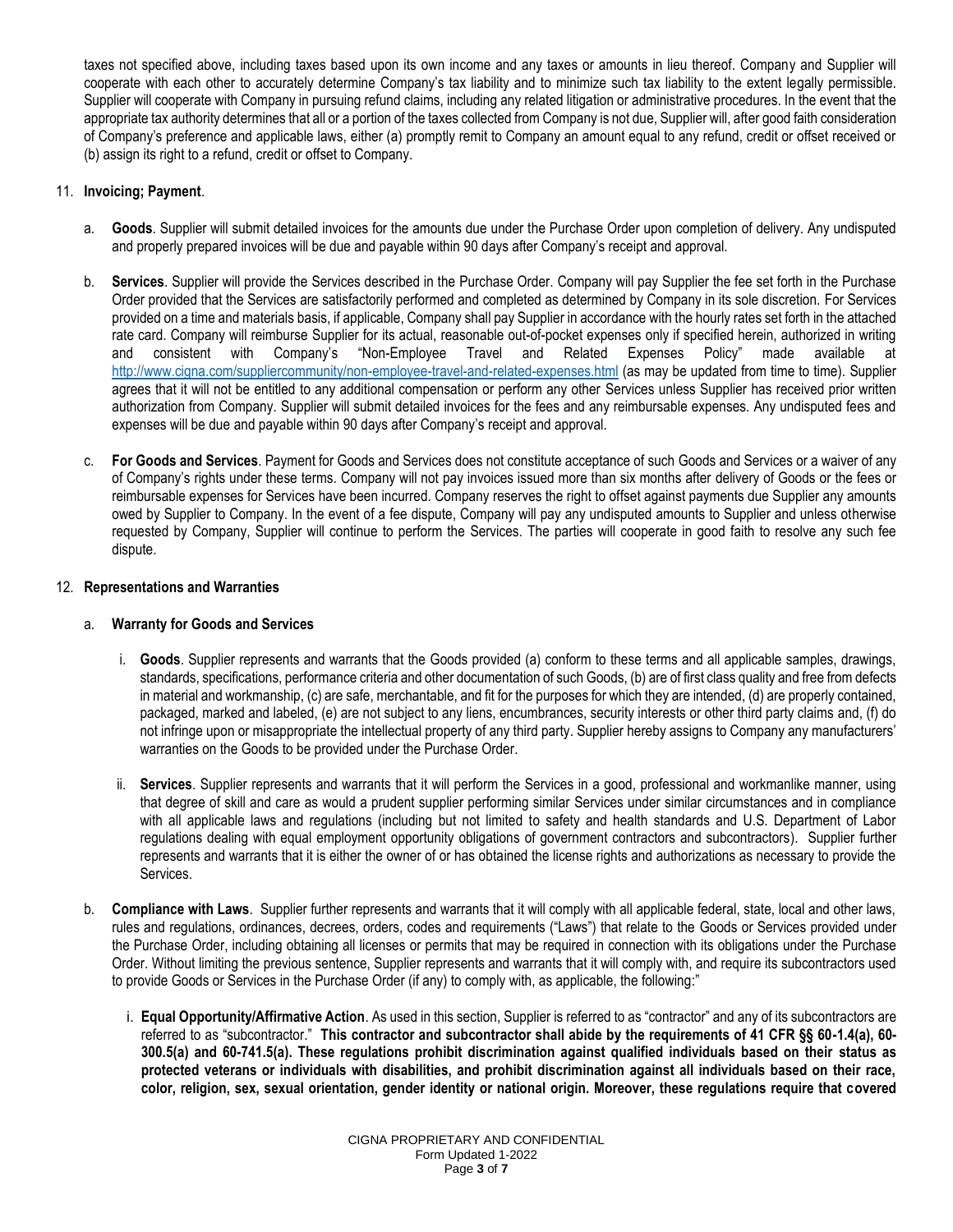**prime contractors and subcontractors take affirmative action to employ and advance in employment individuals without regard to race, color, religion, sex, sexual orientation, gender identity, national origin, disability or veteran status.**

- ii. **Notice of Employee Rights Under Federal Labor Laws**. Company incorporates into this Agreement by reference, and Supplier shall comply with, as applicable, the obligations regarding the notice of employee rights under federal labor Laws found at 29 CFR Part 471, Appendix A to Subpart A, and Supplier shall likewise incorporate those obligations into all applicable subcontracts as required by 29 CFR Part 471.
- iii. **Notice of the Obligation to Complete a VETS-4212 Report Under 41 CFR Part 61-300**. For contracts of \$150,000 or more, Supplier and Subcontractors shall file VETS-100A reports by September 30 of each year, or any applicable extension deadline that VETS announces.
- iv. **Trafficking in Persons**. The U.S. government has adopted a zero-tolerance policy regarding trafficking in persons. The nine prohibitions of 48 C.F.R. Section 52.222-50(b) are hereby incorporated by reference as if they were set out in full herein. If any Supplier or subcontractor has a contract to provide Company or any of its Affiliated Companies with non-COTS supplies acquired outside the U.S., or is engaged to provide services to Company or its Affiliated Companies to be performed outside the U.S., and the contract has an estimated value that exceeds \$500,000, the provisions of 48 C.F.R. Section 52.222-50(h) regarding a Compliance Plan are hereby incorporated by reference and Supplier and Subcontractors shall comply with such requirements.
- c. **No Conflicts**. Supplier represents and warrants that (i) the performance of Supplier's obligations under these Terms does and will not conflict with or result in a breach of any other agreement to which Supplier is a party; (ii) in connection with the Goods or Services provided under the Purchase Order Supplier, its employees, agents and representatives have not and will not give to any of Company's employees or agents and have not and will not receive from any third party recommended by Supplier to Company any commissions, payments, rebates, kickbacks, gifts or entertainment of significant value, or Services or Goods sold at less than full fair market value; and (iii) neither Supplier nor any of its employees, agents or representatives are a partner, partial owner, shareholder or holder of any beneficial interest in any such recommended third party except as disclosed to Company prior to making such recommendation.
- d. **Anti-Corruption Laws**. Supplier represents and warrants that Supplier will comply with the Foreign Corrupt Practices Act of 1977 (as amended), and any comparable Laws in any country from or to which Services or Goods are provided by Supplier, any of its subcontractors, or their respective affiliates or agents (collectively, "Anti-Corruption Laws") and that it has not and will not pay, offer or promise to pay, or authorize the payment directly or indirectly of any monies or anything of value to any government official or employee, or any political party or candidate for political office for the purpose of influencing any act or decision of such official or of the government. A government official or employee includes employees of regulatory bodies, employees or officials of public international organizations, employees of partially or wholly government-owned institutions such as hospitals and clinics, universities, public utilities, partially or wholly government-owned corporations, schools, convention centers and stadiums. In carrying out its obligations under these Terms Supplier represents and warranties that no payments or transfers of anything of value will be made which have the purpose or effect of unlawful public or private bribery, or acceptance of or acquiesce in extortion, kickbacks, or other unlawful or improper means of obtaining business. Supplier agrees that in no event will Company be obligated under these Terms to take any action or omit to take any action that Company believes in good faith would cause it to be in violation of any applicable Laws, including any Anti-Corruption Laws
- 13. **Insurance.** Supplier will maintain, at its own expense, the following minimum amounts of insurance during the term of the Purchase Order: (a) commercial general liability insurance (including bodily injury, property damage, products and completed operations liability and contractual liability) with a limit of not less than \$1,000,000 per occurrence and \$2,000,000 in the aggregate; (b) statutory worker's compensation insurance in accordance with applicable Laws; (c) automobile liability insurance covering all vehicles owned, non-owned, hired and leased when utilized in performance of activities to which the Purchase Order pertains, with a combined single limit for bodily injury and property damage of not less than \$1,000,000; (d) umbrella or excess follow-form insurance with a limit of not less than \$2,000,000 per occurrence and \$2,000,000 in the aggregate; (e) all-risks property insurance covering Company property (including valuable articles, papers and electronic data processing equipment) in Supplier's care, custody, control or possession or property-in-transit, in an amount of not less than the replacement cost of such property. Supplier's insurance will extend to cover damages arising out of Supplier's negligence, wrongful acts, errors or omissions or that of any individual when acting under Supplier's supervision, direction, or control. Supplier's insurance coverage will be primary and non-contributory with respect to any insurance maintained by the Company. Supplier and its insurers will waive all rights of subrogation against Company for any benefits under Company's insurance programs. Company will be included as an additional insured under Supplier's commercial general liability and automobile liability insurance policies. Upon request and within 15 days of renewal of the insurance policies required in these Terms, Supplier will provide, ACORD® certificate(s) of insurance or similar industry standard documentation, evidencing the insurance required in these Terms.
- 14. **Indemnity**. Supplier will indemnify, defend and hold harmless Company, the Affiliated Companies and their respective officers, directors, employees, agents, successors and assigns from and against any claims, causes of action, suits, investigations, and administrative or other proceedings, and all related demands, damages, liabilities, fines, penalties, assessments, costs and expenses (including attorneys' fees), which is caused by, on account of, as a result of, or arises out of (a) the provision of Services, (b) Supplier's breach of any of its representations,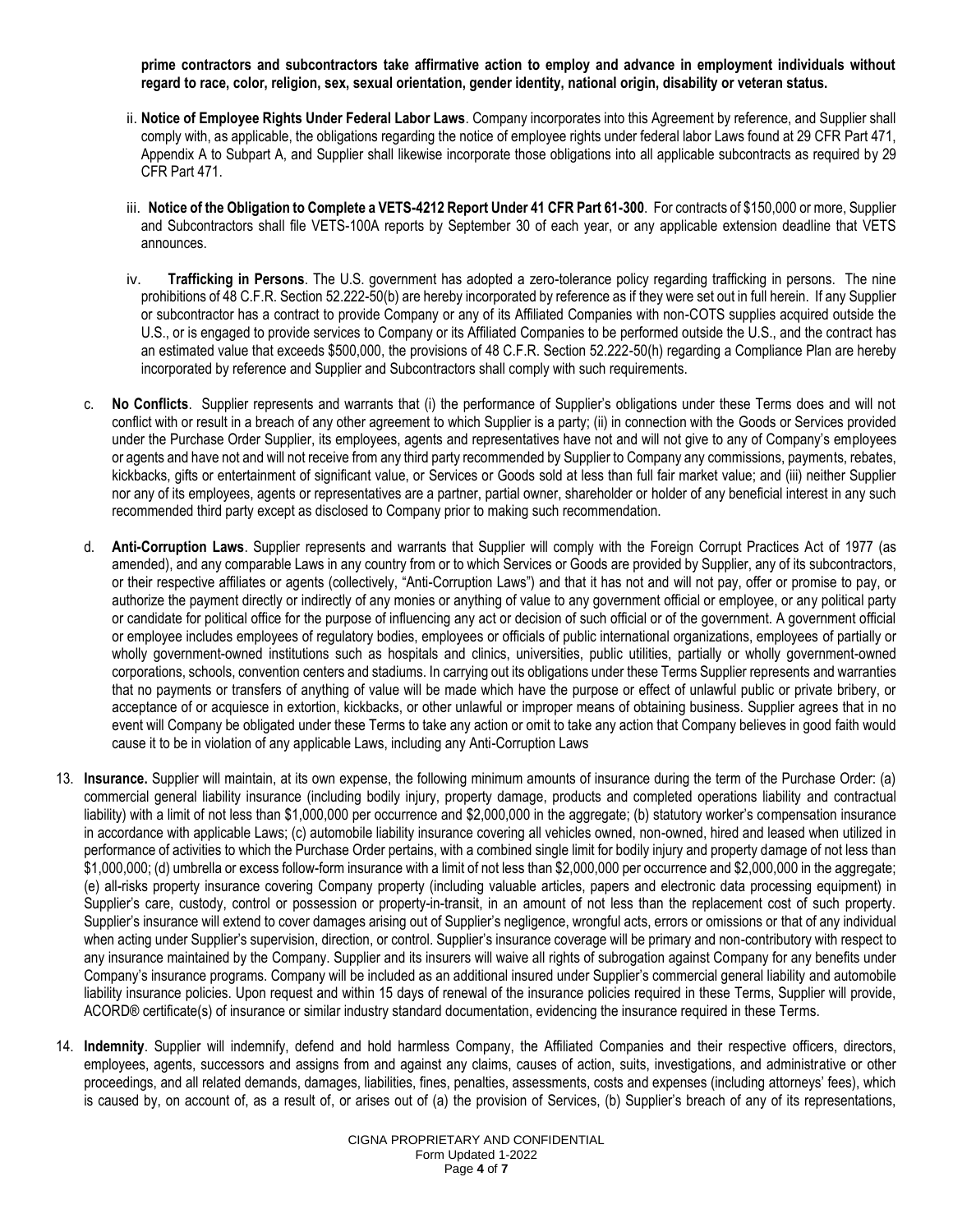warranties, or obligations under these Terms or (c) any negligent acts or omissions or willful misconduct of Supplier, it's employees, agents, and/or representatives. If any Goods or any deliverable or other component of the Services (each, an "**Infringing Item**") provided under the Purchase Order become or are likely to become the subject of an infringement or misappropriation claim, Supplier will, in addition to its indemnification obligations and to Company's other rights, promptly take the following actions at Company's option and at no additional charge to Company: (i) procure for Company the right to continue using Infringing Item; (ii) replace or modify such Infringing Items to make them noninfringing, provided that the replacement or modification will not degrade their capacity or performance; or (iii) remove such Infringing Item at Supplier's expense and reimburse Company for all amounts paid. Upon demand, Supplier agrees to assume on behalf of the Company the defense of any action, at law or in equity, which may be brought against the Company upon any such claim and to pay on behalf of the Company the amount of any judgment that may be entered against the Company in any such action. Supplier hereby expressly waives any immunity from suit by Company, which may be conferred by the workers' compensation laws, or any other law of any state that would preclude enforcement of the indemnification clause of these Terms by Company. Supplier further agrees to pay any reasonable attorney's fees incurred by the Company in securing compliance with the provisions of this indemnification agreement. Supplier agrees that its obligations to indemnify under this section are distinct from, independent of, and not intended to be coextensive with its duty to procure insurance required herein.

- 15. **Limitation of Liability**. IN NO EVENT WILL COMPANY BE LIABLE TO SUPPLIER, WHETHER IN CONTRACT OR IN TORT, FOR (A) ANY INDIRECT, INCIDENTAL, SPECIAL OR CONSEQUENTIAL DAMAGES OR (B) ANY PUNITIVE DAMAGES (TO THE EXTENT SUCH EXCLUSION IS ALLOWED UNDER APPLICABLE LAW). COMPANY'S LIABILITY ON ANY CLAIM ARISING FROM OR IN CONNECTION WITH THE PURCHASE ORDER WILL IN NO EVENT EXCEED THE PRICE PAID AND ALLOCABLE TO THE GOODS OR SERVICES GIVING RISE TO SUCH CLAIM.
- 16. **Right to Audit**. Supplier will (a) keep accurate books and records, (b) maintain such books and records in accordance with U.S. industry standard accounting principles and practices, and (c) make such books and records available during the Term and for a period of six years after the Term has ended, for inspection, examination, and audit by Company and its authorized representatives.
- 17. **Protected Health Information**. Supplier shall not request or require that Company disclose any Protected Health Information (as defined in 45 CFR 164.501) in connection with Supplier's performance under these Terms, and shall use all appropriate safeguards to prevent use or disclosure of Company Protected Health Information. In the event Supplier does use or Company does disclose Protected Health Information to Supplier, Supplier shall report to Company any use or disclosure of Protected Health Information of which it becomes aware, and shall not further use or disclose such Protected Health Information. Company may require Supplier to execute a Business Associate Agreement acceptable to Company if use or disclosure of Protected Health Information occurs.
- 18. **Term and Termination** The term of the Purchase Order will commence on the Effective Date and continue until completion of delivery and acceptance of the Goods and Services by Company. Company may terminate the Purchase Order in whole or in part (a) for cause in the event of Supplier default, such as no delivery, late delivery, delivery of nonconforming or defective Goods or Supplier's failure to provide Company, upon request, with reasonable assurances of future performance; (b) in the event of the filing of a petition in voluntary bankruptcy or an assignment for the benefit of Supplier's creditors, or upon other action taken or suffered, voluntarily or involuntarily, under any Laws for the benefit of debtors by Supplier, except for the filing of a petition in involuntary bankruptcy that is dismissed within 30 days; and (c) in the event of a change of control of Supplier. In addition, Company may terminate the Purchase Order in whole or in part at any time for convenience. Upon notice of termination, Supplier will cease or wind down provision of Goods or the performance of Services under the Purchase Order as requested by Company. In the event Services are terminated, Supplier will be compensated for Services satisfactorily rendered to the date these Terms are so terminated.
- 19. **Survival**. Those obligations or responsibilities contained in these Terms that are continuing in nature will survive the expiration or termination of the Purchase Order.
- 20. **Confidentiality**. Supplier, its employees, agents and representatives will treat all information, in any form, received from Company or prepared by Supplier, whether prior or subsequent to the Effective Date, as proprietary and confidential. Without Company's prior written consent, Supplier will not disclose any such information to any third party or use such information for any purpose other than fulfilling the Purchase Order. If the parties have executed any other written agreement relating specifically to confidentiality and nondisclosure ("**NDA**"), such NDA will be made part of these terms and if the term of such NDA expires before the expiration or termination of the Purchase Order, then the term of NDA will be automatically extended to match the term of the Purchase Order. If the provisions of these Terms conflict with the NDA, the NDA will control except where these Terms makes express reference to this provision.
- 21. **Proprietary Information**. All proprietary information of Company or its affiliates made available to Supplier by virtue of these Terms and not generally available to the public shall be treated as confidential to Company and its affiliates, and Supplier shall use the same care and discretion to avoid disclosure of such information as it uses with its own similar information that it does not wish to disclose. Supplier and its agents shall not disclose such information to any third party without prior written consent of Company or its affiliates. Any and all materials required to be created by Supplier for Company's use hereunder shall be and remain the exclusive property of Company and shall be deemed "work made for hire." Supplier hereby conveys, transfers, and assigns to Company all right, title and interest to such materials effective upon creation and without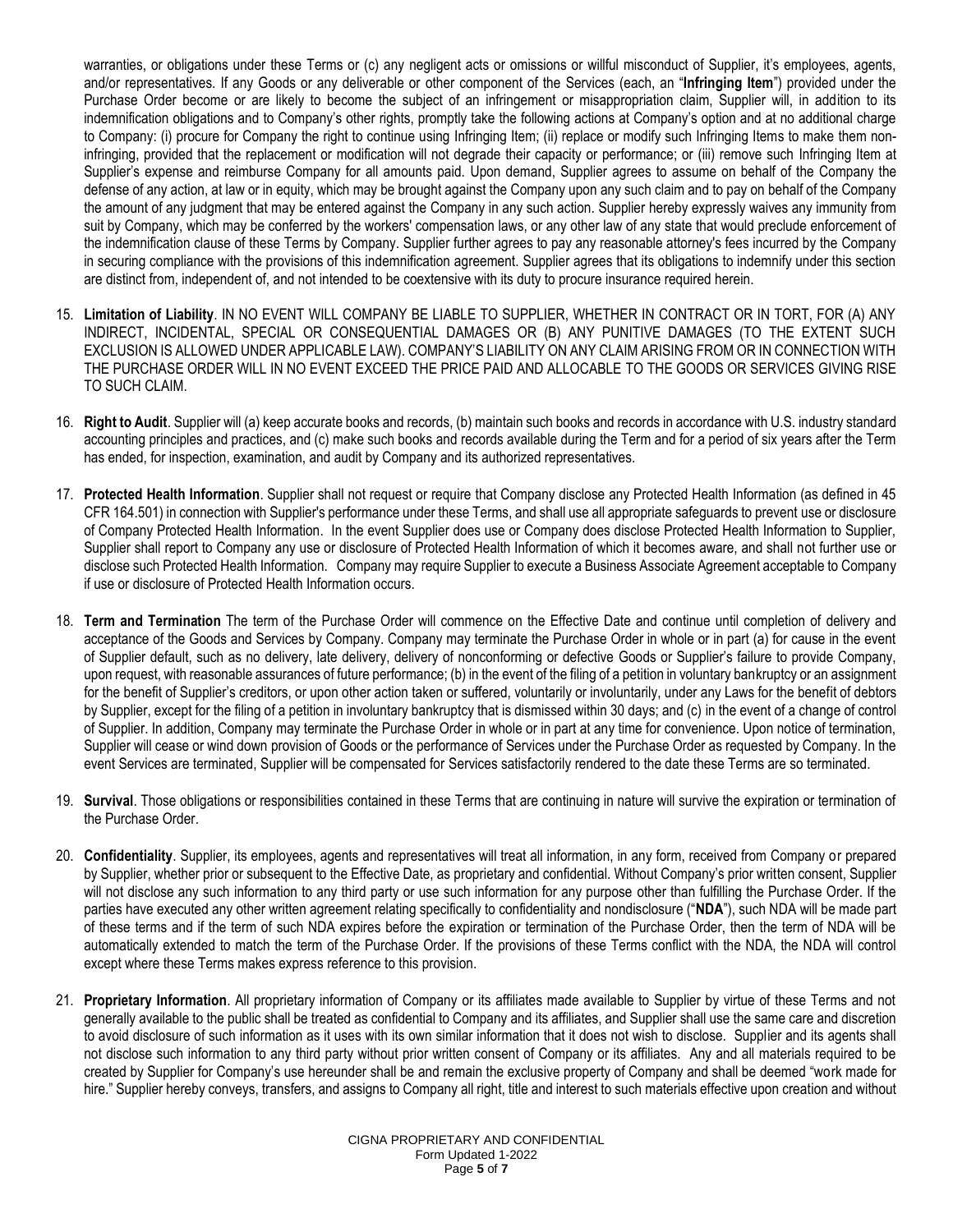further consideration, whether or not such materials are deemed "work made for hire" under the U.S. Copyright Act of 1976. Supplier will promptly disclose any such material to Company and provide Company all assistance reasonably required to perfect Company's rights hereunder.

- 22. **Use of Name; Publicity**. Supplier will not use or register the trademarks, service marks or trade names of Company or any Affiliated Company in connection with any of Supplier's products, Services or publications, including publicity, advertising or marketing materials, without Company's prior approval documented in a separate Trademark License Agreement between the parties. Company may disclose to prospective or current clients that Supplier is a Supplier of Company and a description of the Goods provided.
- 23. **Company Policy Compliance**. In performance of obligations under this Purchase Order, Supplier agrees to comply with and require its employees, subcontractors and agents to comply with Company's Supplier Code of Conduct, as well as Company's policies, rules and directions regarding safety, security and appropriate conduct on Company's premises or delivery points and toward Company's employees. Company's Supplier Code of Conduct can be found at: [http://www.cigna.com/assets/docs/about-cigna/cr/supplier-code-of-ethics.pdf.](http://www.cigna.com/assets/docs/about-cigna/cr/supplier-code-of-ethics.pdf) Supplier shall be responsible for notifying any of Supplier's parent, subsidiary and affiliated companies of this Supplier Code of Conduct and its expectations.
- 24. **Subcontracting; Assignment**. Supplier will not subcontract, transfer, assign or delegate these Terms in whole or in part without Company's prior written consent. Any attempted subcontracting, transfer, assignment or delegation in contravention of the preceding sentence will be void.
- 25. **Independent Contractor**. The status of Supplier, its employees, agents and representatives is that of an independent contractor and not that of a servant, agent, or employee of Company or any Affiliated Company. Neither Supplier nor any of its employees, agents and representatives will hold itself out as, or claim to be acting as, an employee, agent, or servant of Company or any Affiliated Company. Supplier is not authorized to and will not make any agreements or representations on behalf of Company or any Affiliated Company.
- 26. **Remedies Cumulative; Waiver; Claims**. No right or remedy herein conferred upon or reserved to either party is intended to be exclusive of any other right or remedy, and each and every right and remedy will be cumulative and in addition to any other right or remedy under these Terms or applicable Laws. No delay or failure by either party to exercise any of its rights or remedies under these Terms will operate as a waiver of such right or remedy. A waiver by any party of any breach will not be construed to be a waiver of any subsequent breach. Company, and not Cigna Corporation, shall be the party to these Terms, notwithstanding anything to the contrary in Supplier's proposal or communications. Any claims that Supplier may have against any Cigna entity affiliated with Company will be brought solely against Company and not against any such Company affiliate. Any claims Supplier may have against a third party entity not under common control with Company designated under Section 4 as eligible to receive Goods or deliverables from Supplier shall be brought against such third party and not against Company or an affiliate of Company.
- 27. **Governing Law; Dispute Resolution; Jurisdiction; Venue; Waiver of Jury Trial**. These Terms will be governed by and interpreted in accordance with the laws of the State of New York, without regard to its conflict of laws provisions. The parties shall attempt in good faith to resolve any controversy, dispute, claim or question arising out of or relating to these Terms ("Controversy") promptly by negotiation, provided that nothing herein shall be construed to limit, modify or negate the rights and remedies provided to the parties elsewhere in these Terms (including termination rights) or available to the parties at law or in equity. Any legal action, suit or proceeding arising out of or with respect to these Terms shall be brought solely and exclusively in the United States District Court for the Southern District of New York unless that Court declines or lacks jurisdiction, then the courts of the Supreme Court of the State of New York, New York County Manhattan, Commercial Division. Each party irrevocably accepts the exclusive jurisdiction of the courts specified above and waives any objection to the laying of venue of any such actions, suits or proceedings brought in the courts specified above. Each party further irrevocably consents to the service of process from any of the courts specified above by mailing copies thereof by registered or certified mail, postage prepaid, to such party with such service of process to become effective 10 days after such mailing. Supplier hereby agrees that Company or its affiliates may enforce a judgment, lien, injunction or other remedy or relief against Supplier in any court of competent jurisdiction.

EACH PARTY IRREVOCABLY AND UNCONDITIONALLY WAIVES, TO THE FULLEST EXTENT PERMITTED BY APPLICABLE LAW, ANY RIGHT IT MAY HAVE TO A TRIAL BY JURY IN ANY LEGAL ACTION, PROCEEDING, CAUSE OF ACTION OR COUNTERCLAIM ARISING OUT OF OR RELATING TO THESE TERMS OR THE TRANSACTIONS CONTEMPLATED HEREBY. EACH PARTY CERTIFIES AND ACKNOWLEDGES THAT (A) IT MAKES THIS WAIVER KNOWINGLY AND VOLUNTARILY, AND (B) IT HAS BEEN INDUCED TO ENTER INTO THESE TERMS BY, AMONG OTHER THINGS, THE MUTUAL WAIVERS AND CERTIFICATIONS IN THIS SECTION.

28. **Government Contracts**. For orders and subcontracts issued under prime contracts between Express Scripts Holding Company (or any of its direct or indirect subsidiaries) ("ESHC") and the United States Government or subcontracts at any tier under United States Government contracts (whether ESHC is the prime contractor or a subcontractor at any tier, directly or indirectly), (i) the provisions located at the following URLs http://www.expressscripts.com/aboutus/supplier/govflowdown.pdf (for Services supporting ESHC's contract with the Department of Defense) and http://www.express-scripts.com/aboutus/supplier/federalEmployeeHealthBenefitsPlan.pdf (for Services supporting ESHC's contract with a Federal Employee Health Benefit Plan) are incorporated herein as if fully set forth (Company will provide said provisions in hard copy upon written request; the full text may be accessed electronically at these addresses: http://www.acquisition.gov/far/ or http://farsite.hill.af.mil/); and (ii)